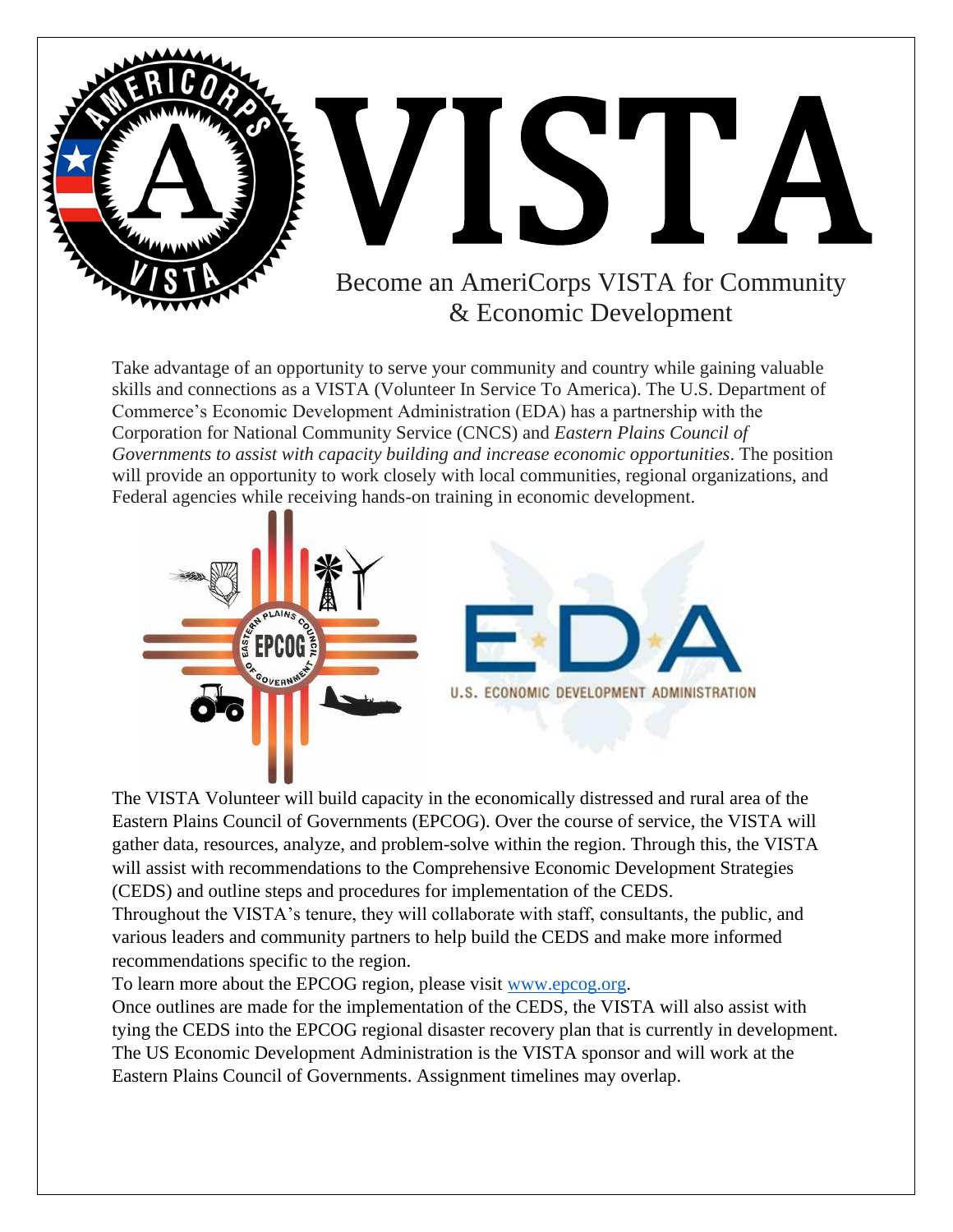# **BENEFITS**

### **Serve your country and improve the quality of life for economically distressed communities.**

#### **Gain Invaluable hands-on economic development experience.**

#### **During Service**

- The position provides a \$1,150/month stipend. (may vary by county)
- The volunteer position includes health care, childcare, training, relocation expenses, and liability insurance.
- Student loan deferment & interest forbearance
- Personal, medical, and other leave (paid time off)
- Professional development

#### **After Service**

- **Education Stipend**  After a successful year of service, VISTAs can choose to receive either a \$1,800 stipend (approximate) or a \$6,345 Segal AmeriCorps Education Award to apply towards loans or future education costs.
- **Non-Competitive Eligibility (NCE) Status**  Once a VISTA successfully completes service, that VISTA will receive one year of non-competitive eligibility for employment in the federal government. This special hiring status enables the former VISTA to apply for federal jobs with the advantage of not having to go through the standard public competitive selection process. That means that you can be appointed to federal positions that may or may not be available to the general public. NCE does not guarantee a federal job, but it does provide a valuable opportunity!

**For a full listing of benefits visit:** [https://americorps.gov/members](https://americorps.gov/members-volunteers/vista/benefits)[volunteers/vista/benefits](https://americorps.gov/members-volunteers/vista/benefits)

**Start Date:** June 6<sup>th</sup>, 2022 **Term:** Full-Time, One Year

## **Résume Submission to:**

*Vincent M. Soule Email: [vsoule@epcog.org](mailto:vsoule@epcog.org) 481 Main St. Clovis, NM 88101 Office : (575) 762-7714*

APPLY NOW!